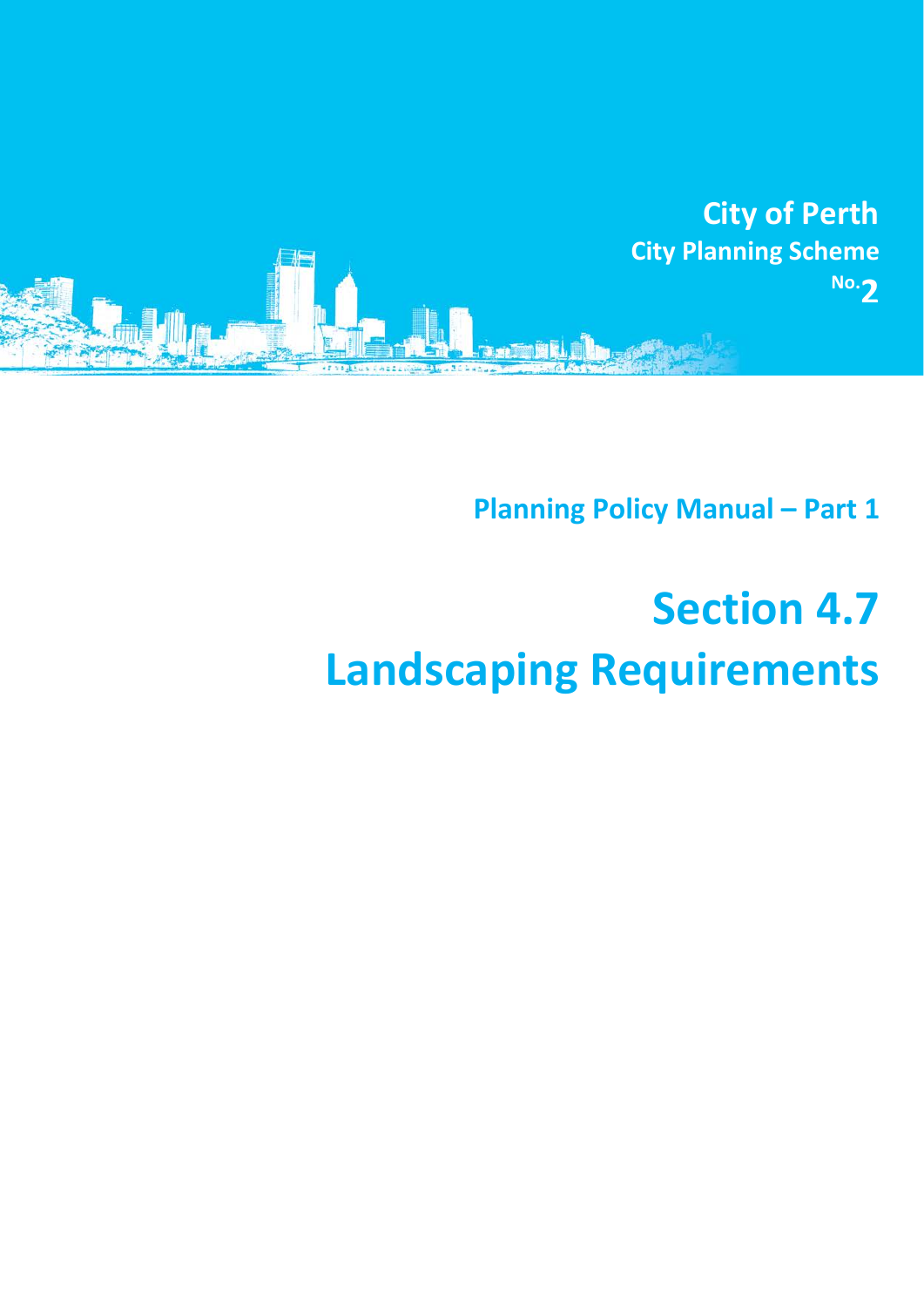

| <b>Version #</b> | <b>Decision Reference</b> | Synopsis |
|------------------|---------------------------|----------|
| 1                | 26 June 2001              | Adopted  |
|                  |                           |          |
|                  |                           |          |
|                  |                           |          |
|                  |                           |          |
|                  |                           |          |
|                  |                           |          |
|                  |                           |          |